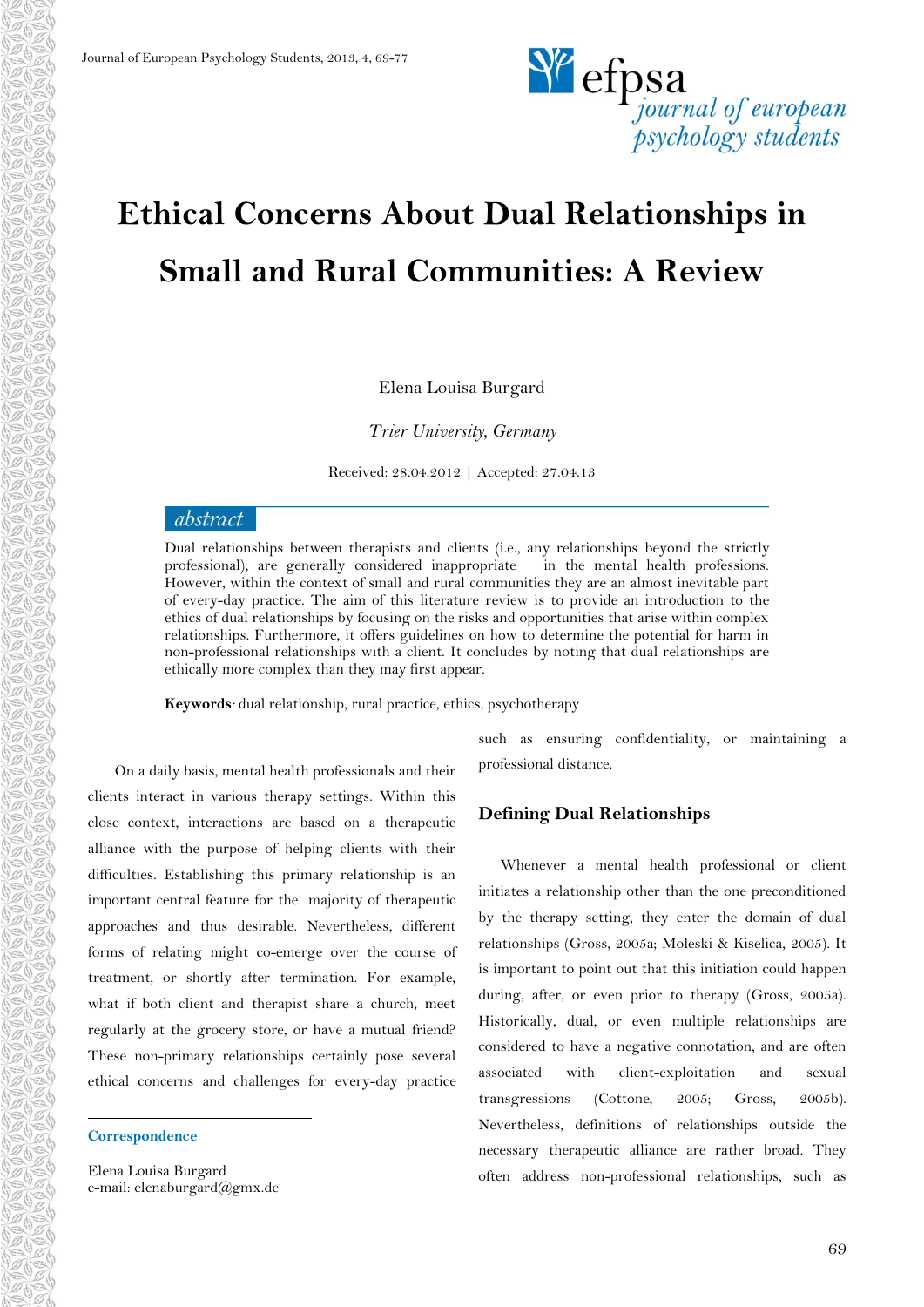#### BURGARD 70

sharing a congregation or having children at the same school (Cottone, 2005; Moleski & Kiselica, 2005). Other definitions involve less obvious relationships that are embedded within a therapist's different professional roles. For example, at any point time a therapist is a helper, a note-taker who will keep track of sessions, and a source of information for health care systems (Cottone, 2005; Moleski & Kiselica, 2005). This second type of complex relationship has its own pitfalls, especially in times of managed care and lawsuits (Gross, 2005a; Cottone, 2005). However, emphasis is usually placed on non-professional dual relationships which form the main focus of this review.

 $\theta$  and  $\theta$  and  $\theta$  and  $\theta$  and  $\theta$  and  $\theta$  and  $\theta$ 

 $\mathcal{A} \otimes \mathcal{A} \otimes \mathcal{A} \otimes \mathcal{A} \otimes \mathcal{A} \otimes \mathcal{A} \otimes \mathcal{A} \otimes \mathcal{A} \otimes \mathcal{A} \otimes \mathcal{A} \otimes \mathcal{A} \otimes \mathcal{A}$ 

dada a daga

AaAaAaAaAa

G)

# **Dual Relationships are More Frequent in Some Contexts**

The general approach towards dual relationships, as reflected by the ethical codes and standards of mental health professionals' associations, has been one of minimization (Brownlee, 1996; Cottone, 2005; Gross, 2005a; Stockman, 1990). However, there are several sets of circumstances that make it nearly impossible to completely bypass dual relationships. In small and rural communities this is a particular issue since social overlap is difficult to avoid. In rural settings, a mental health professional, while being part of the local community, will most likely be the only available option for treatment (Stockman, 1990).

Other situations that may generate dual relationships are those of matched minorities. For example, deaf clients will have substantially reduced options of finding a therapist able to provide sessions in sign language. At the same time, the chances that such a therapist will be part of a deaf community are high even in major urban environments. The same conditions apply to various ethnic, linguistic, and other minorities. For example, a client from a specific ethnic or cultural background (e.g., Hmong, an Asian ethnic group that migrated to the US in large numbers after the Vietnam War) might be more

comfortable seeking help from someone of their own ethnic or cultural group. For example, a client could find it easier to relate to a professional who has the same cultural background and speaks their native language. However, ethnic and cultural diversity among mental health professionals is limited (Bui & Takeuchi, 1992), which raises a different set of challenges that will not be addressed here.

## **Ethical Drawbacks and Benefits of Dual Relationships**

As mentioned previously, many (mental) health associations address dual relationships in their ethic codes or guidelines, which are readily available through their websites (American Psychological Association, 2010; British Psychological Society, 2009; Canadian Psychological Association, 2000). This is likely due to the fact that about half of the complaints and lawsuits filed against therapists address some of the concerns related to dual relationships (Gross, 2005a). The main concern is that dual relationships could cause harm to a client (Cottone, 2005; Moleski & Kiselica, 2005). This concern seems to be legitimate given the high percentage of complaints related to this matter. There are two main ways in which engaging in dual relationships can harm a client. First, it can cause a loss of professionalism by a therapist that could result in poor judgment and decision making Brownlee, 1996). Second, harm is usually connected to some kind of exploitation of the client, be this an undue exertion of power, or even sexual transgression (Gross 2005b; Kitchener 1988). The latter is clearly addressed and forbidden in the ethical codes of mental health associations (Cottone, 2005; Gross 2005b; Syme, 2006), as well as by law. Engaging in any kind of sexual behavior, from verbal and physical insinuations to actual sexual relations, is considered unethical with current clients and highly problematic with former clients (Moleski & Kiselica, 2005). The notion that sexual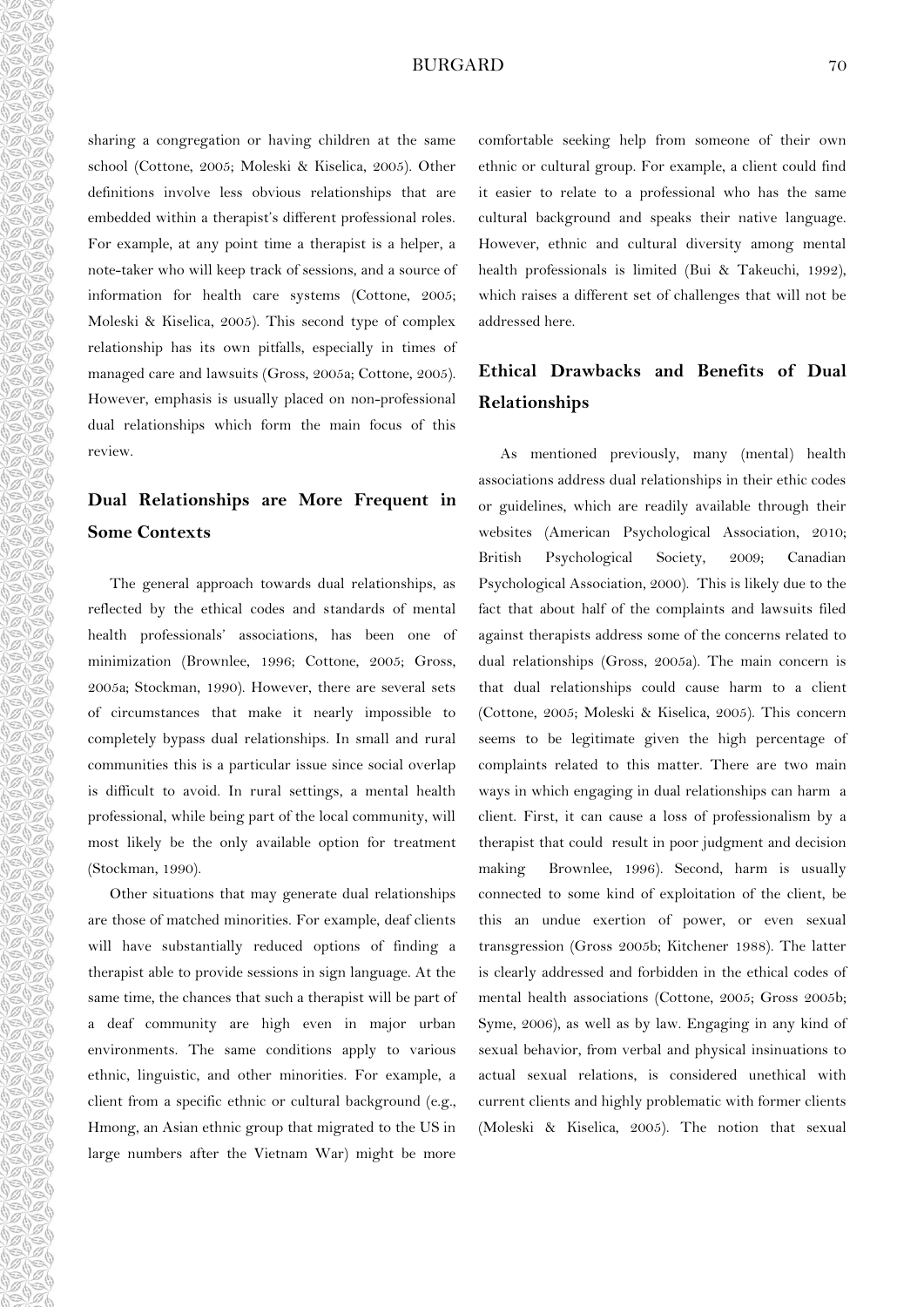relations with a therapist will harm a client is backed up by research and generally undisputed (Gross 2005b).

The position on non-sexual relationships is not as clear. While it would be easy and unambiguous to place a general ban on all dual relationships (Kagle & Giebelhausen, 1994), in practice this would neither be practical, nor desirable (Brownlee, 1996; Stockman, 1990). Even in big urban environments, therapists and clients can potentially meet in a non-therapeutic setting by accident (Gross, 2005a). The common practice of private and word-of-mouth referral may also result in having to deal with two clients that are good friends, a situation that constitutes a type of dual relationship (Gross, 2005b). Being referred to a specific therapist by a close friend can, in turn, help establish trust and a working alliance. In fact, when they are appropriately monitored, dual relationships can not only have therapeutic value (Gross, 2005b), but avoiding them altogether can actually have detrimental effects on a client (Moleski & Kiselica, 2005; Stockman, 1990). Specifically, refusing to go to a personal event or avoiding all contact with clients outside of therapy can result in a breach of trust and disrupt the treatment, thus causing harm to clients (Stockman, 1990). For example, a client may justifiably feel that therapy has had an immense impact on their private life and subsequently invite their therapist to attend their wedding. If the therapist did not attend the wedding, this might cause the client to think that the therapist's interest in their life may be disingenuous, potentially creating a setback to the therapeutic relationship. Consequently, managing the potential blurriness of dual relationships should be a primary focus for mental health professionals.

The blurring of clear therapist/client roles can lead to anything from mild discomfort to high distress in a client (Gross, 2005b), and should thus always be addressed and clarified in therapy. This would appear a more tenable approach than an indiscriminate ban on all kinds of dual relationships. However, there is a clear need to resolve the ambiguities in ethical codes and to determine ways in which to deal with dual relationships when they seem unavoidable (Brownlee, 1996; Kitchener 1988). Some of the ethical principles arising on the therapist's side of a dual relationship are those of justice (e.g., do they attend every client's private events, or just some?), confidentiality (e.g., do they greet clients in the grocery store and risk the client's exposure?), and autonomy (e.g., should a client's wish for an out-of-therapy interaction be granted?). In any case, a therapist has the responsibility to make an informed decision and to balance these types of concerns with those of potential harm to ensure a client's overall progress.

## **Dual Relationships in Small and Rural Communities**

While some of the above examples of dual relationships may occur in any urban setting, small and rural communities often generate many complex relationships. It is more common than not to occupy several roles at the same time (Brownlee, 1996). A hypothetical but realistic example is that of a local mental health professional, who as a parent may be part of a small community's school-board while at the same time be treating a teacher of that school, who is, or may become their child's homeroom teacher. Since this is less likely to happen in an urban setting with more than one school and a number of mental health resources, a different set of ethical guidelines may apply in less densely populated areas. Research offers compelling evidence that rural practice is qualitatively different from urban practice when it comes to the ethics of dual relationships (Helbok, Marinelli, & Walls, 2006). Stockman (1990) argued that by isolating themselves from the local community mental health professionals would likely dissuade people seeking help. Therefore, therapists need strategies to effectively address and evaluate how their multiple relationships with clients may affect treatment.

Kitchener (1988) proposed a threefold model that focused on role expectations and the conflicts that may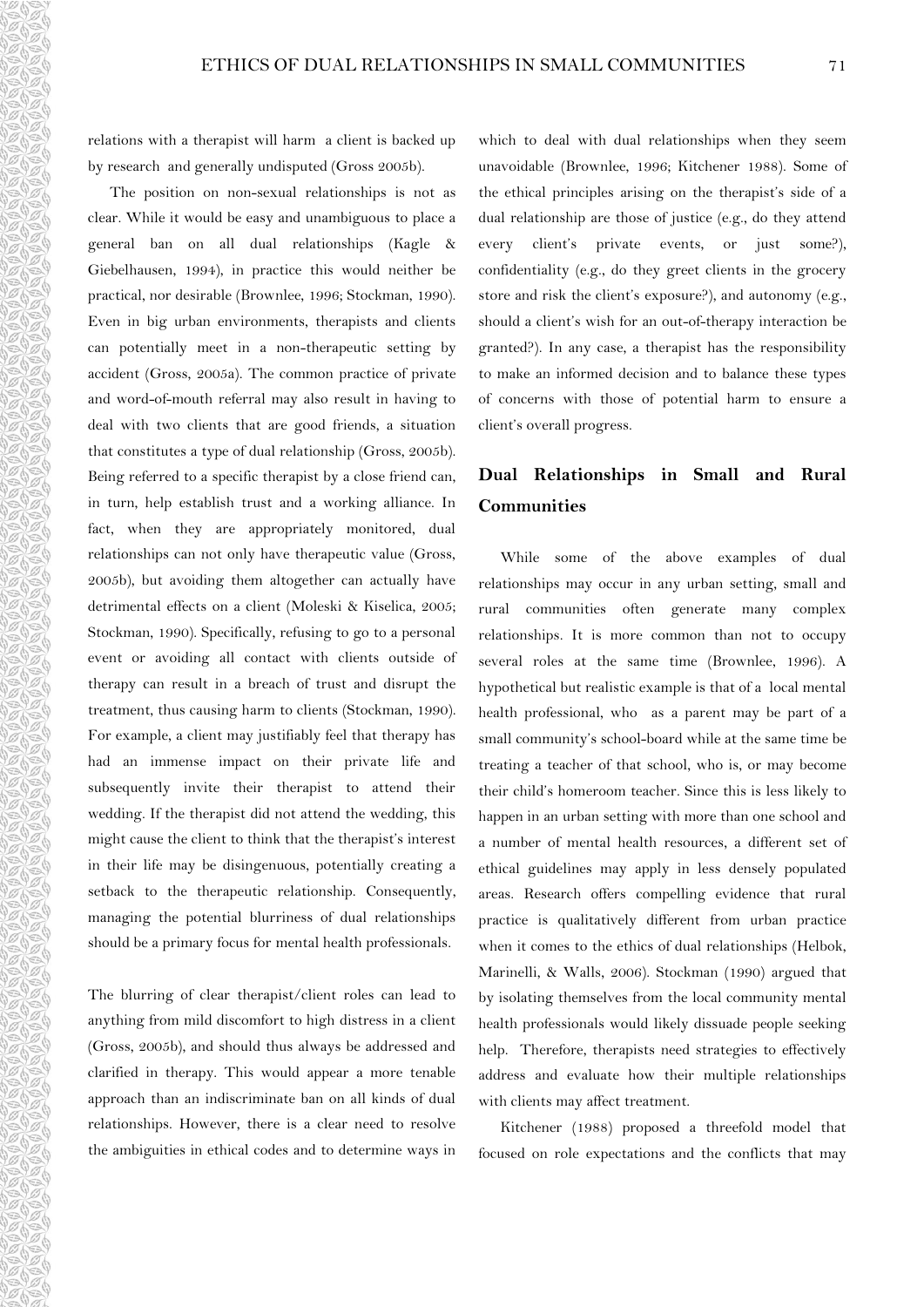#### BURGARD 72

na na na n ARASARAS  $\frac{1}{2}$  $\begin{array}{l} \hline \emptyset \otimes \emptyset \otimes \emptyset \otimes \emptyset \otimes \emptyset \otimes \emptyset \otimes \emptyset \otimes \emptyset \end{array}$  $\theta$  as  $\theta$  as  $\theta$  as  $\theta$  as  $\theta$  as  $\theta$  as  $\theta$  as  $\theta$ As As As As ARAS

result from such expectations. First, the level of potential harm could mainly be determined by the grade of incompatibility of the expectations that both the therapist and client have towards the different roles they hold. Consequently, the more expectations diverge, the more the dual relationship would lead to harm (Kitchener, 1988). One of the roles occupied by a therapist is that of a 'friendly listener'. Returning to the previous example of the client-teacher, being a friendly listener could lead to expectations of friendship-based behavior, such as joining forces in the school-board, or downplaying mental struggles in a professional evaluation of the teacher's ability to work. If the therapist did not comply with such expectations, relational discord would be more likely to occur. To specify Kitchener's proposition, the more a client sees their therapist as a friend, the more detrimental it is likely to be when their therapist dismisses a client's expectations of social affiliation.

In a second step, the issue of plural obligations was addressed. In the example above, the mental health professional is part of the school board and treating a teacher of the same school. Thus, a conflict may occur in which the role obligations of those positions may collide. For example, the question of whether the teacher is able to teach in spite of obvious personal struggle could place the therapist in a compromising position regarding confidentiality. Moreover, if this situation also involved a possibility of the teacher being suspended from work, the therapist would need to balance their client's needs with those of the school and their own child's education. More specifically, having a job could be an essential component of the client's self-esteem and losing their job, even if temporarily, it could be detrimental. Conversely, the teacher may not be emotionally stable and reliable enough to be trusted with a class. A scenario such as this highlights the complexity of dual relationships and can place a therapist in a very complicated position.

The third risk-factor included in the model is that of a power imbalance which may arise within a dual relationship. According to Kitchener (1988), whenever the power balance is disturbed by shifting focus toward the therapist, the risk of exploitation is substantially increased. Having to fulfill several roles at the same time, the danger of incompatibility becomes heightened in the face of uneven power distribution (Kitchener, 1988). Thus, it would be ill-advised for a therapist to treat their own housekeeper since the power hierarchy of their relationship could have an impact on developing a therapeutic one. Following Kitchener's model, it is mandatory to prioritize the needs of the client over those of the therapist at all times. To act in accordance with this principle may be difficult, particularly when the therapist's needs or goals overlap with parts of the larger community as in the school related example above. However, it is important to emphasize that this guideline can be used to asses both the negative and positive potential of dual relationships. When any of the three domains are out of balance or conflicted, a dual relationship bears a higher potential of having a negative impact. Conversely, when the domains are balanced and healthy, it becomes increasingly likely that this particular dual relationship may be an asset to a client's treatment.

While this kind of theoretical model seems relevant to rural practice, it does not seem to be widely applied. Indeed, the most important concern pointed out by most therapists in a survey conducted by Helbok et al. (2006), was to openly address possible issues related to dual relationships. Why existing models and theories are rarely applied in practice, may be explained by a general lack of training in the area of dual relationships (Halverson & Brownlee, 2010; Helbok et al., 2006). Responsibility for this may in part be due to the urban focus of current therapist training (Helbok et al., 2006; Schank & Skovholt, 1997). Thus, most therapists are forced to resort to intuition and experience rather than evidence based practice guidelines to address this issue (Halverson & Brownlee, 2010).

Most of these intuitive techniques seem to be based on assessing two crucial states: the level of intimacy and/or quality of the dual relationship and the type and severity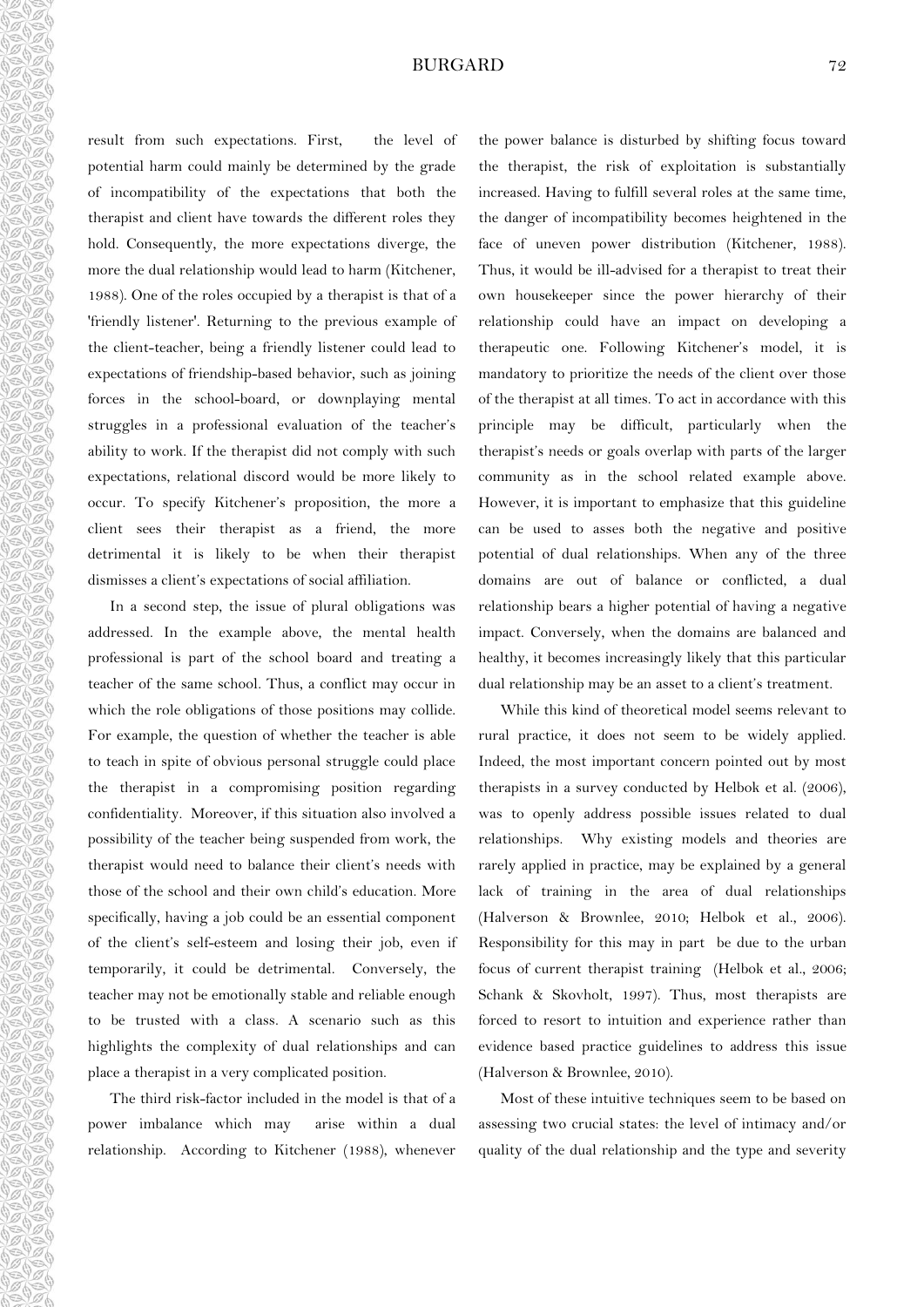of the client's problem (Halverson & Brownlee, 2010; Schank & Skovholt, 1997). When already engaged in a dual relationship, many therapists will readily agree to see clients with clear-cut and less severe symptoms while being more cautious when it comes to grave personality disorders (Schank & Skovholt, 1997). This may be based on a belief that clients with severe personality or delusional disorders may be less able or inclined to respect boundaries set by the therapist.

In the matter of intimacy the position is less clear. Some therapists feel that strong and multiple ties to a client are highly beneficial (Halverson & Brownlee, 2010). Meanwhile, others see the need to reduce dual relationships to a minimum (Schank & Skovholt, 1997). Both positions have value since what matters is how in control and comfortable the involved parties feel. As long as a client's autonomy is not endangered, a therapist would be likely to feel able to maintain objectivity, and comply with set boundaries (Halverson & Brownlee, 2010; Kitchener, 1988). In any case, there appears to be concensus among therapists on the need to properly address the implications of dual relationships early on (Brownlee, 1996; Gross, 2005b), in addition to constant documentation and assessment of non-professional relationships outside of a therapy setting (Gross, 2005b; Schank & Skovholt, 1997).

a de de de de de d

## **Implications for Therapists Practicing in Rural/Small Communities**

The main concern surrounding dual relationships is centered on the possible harm to a client. Nevertheless, practicing within closely knit and/or geographically confined communities can also inflict strains upon mental health professionals. In a survey conducted by Helbok et al. (2006), an issue that clearly distinguished rural from urban practitioners was a feeling of being at work 24 hours a day. The heightened visibility of the therapist, as well as constant encounters with current or former clients, could very likely be responsible for this feeling. Another factor that places additional pressure on rural practitioners is the involvement of their own family with current or former clients. In their study, Schank and Skovholt (1997) provided testimony by psychotherapists who had to decide on whether to limit their personal or families' social life, or allow indiscriminate contact with current or former clients. One of the reported examples was that of a therapist whose daughter dated several boys that were or had been clients. Several problems arose from this situation. First, due to confidentiality, the therapist could not disclose her professional relationship with the boys to her daughter leading to conflict once the boys informed the therapist's daughter. Second, the therapist's unique level of personal information on the boy(s) may have influenced the approval of a possible relationship with their daughter, again touching on issues of confidentiality. Another example was one therapist's lack of ability to bargain with his client and mechanic and canceling a YMCA membership due to awkward encounters with clients (Schank & Skovholt, 1997).

Despite all these additional stressors, rural practitioners do not seem to have elevated rates of burnout (Helbok et al., 2006). This finding points towards the relative effectiveness of the strategies used by mental health professionals working under these specific circumstances. Being able to successfully maintain the therapist or client role appears essential to the success of whatever strategies are in place. Indeed, Schank and Skovholt (1997) have reported that having out-of-session contact with a client is not inherently bad as long as both parties are able to distinguish between their professional and social relationships. Still, current training is very unlikely to emphasize these skills due to the relatively small number of dual relationships which occur in highly populated areas.

Related to the need for separation of social and professional lives is a concern that can arise from the high visibility of the therapist's private life in rural communities. Sharing many private situations with clients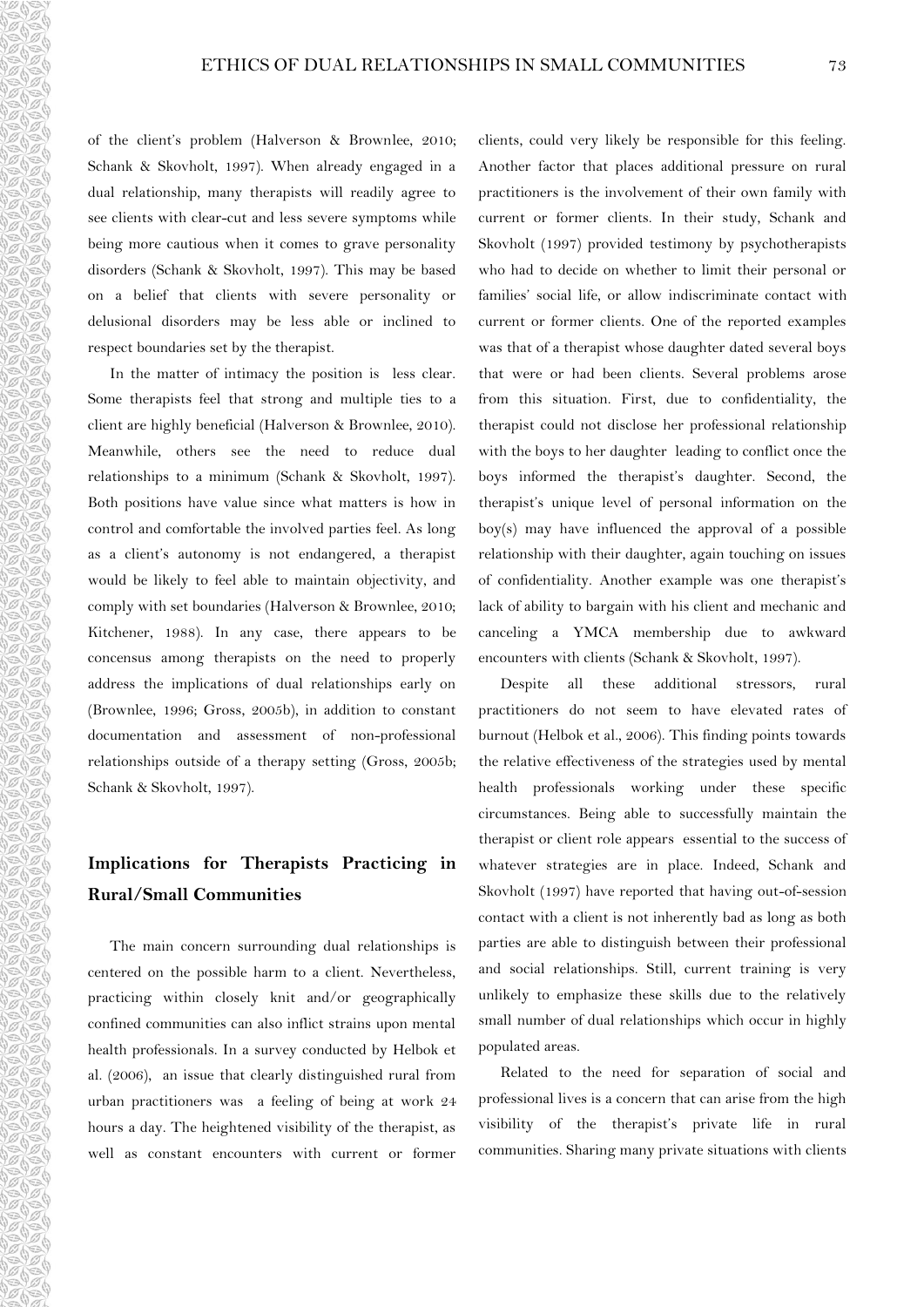can result in an increased pressure for the therapist to appear flawless. Helbok et al. (2006) gave an example of a therapist being anxious about her children misbehaving in church. The anxiety provoked by this kind of situation may stem from a fear of losing respect from their clients, as clients may be taken aback by seeing their mental health provider struggling with everyday issues. However, as Schank and Skovholt (1997) have suggested, heightened contact with the community can also be embraced and used for effective role-modeling, although engaging in this kind of activity could undermine a therapist's authenticity if used too often. Observing first hand that the health provider is also 'just' a fallible person can be helpful to establish trust. . It may even serve a therapeutic function as a client can see how their therapist also works through their difficulties in a variety of settings.

0000000000000000000000

This ubiquitous interrelatedness of professional and private spheres in small and rural communities is more acceptable for some therapeutic approaches than for others (for basic concepts and processes of different therapeutic schools, see Corsini & Wedding, 2011). A clear example is the need for neutrality in psychodynamic therapy. A practitioner that works within a humanistic or behavioral approach will have less trouble adjusting to the particular challenges of practicing and living in a small community than his psychodynamically oriented colleague since the former is allowed a higher degree of personal disclosure than the latter. This may then limit the range of therapy available to clients in rural settings, as specific types of therapy will be selected with consideration of environmental factors.

Another interesting finding has been that health professionals in rural settings breached client confidentiality less than their urban based counterparts (Helbok et al., 2006). This finding may seem counterintuitive as confidentiality is more difficult to preserve in a small community than in the more anonymous context of an urban centre. However, closer examination suggests that urban practitioners are more likely to share caseinformation with colleagues, friends and family, as they can withhold the name of the client to preserve their confidentiality. Conversely, practitioners in rural settings face the possibility that others may deduce who a client is from case-information, requiring restraint from sharing anything with others at all (Helbok et al., 2006). Arguably, this lack of ability to talk with others, due to fear of unintentional breaching of confidentiality, and a lack of colleagues, may cause notable pressure on an individual therapist.

## **Conclusion**

The matter of dual relationships is highly important, as engaging in them can potentially cause harm to clients. While sexual relationships are banned in all ethical and practice guidelines, the boundaries surrounding nonsexual dual relationships are less clear, especially in the context of small and rural communities. Mental health practitioners who live and work in a rural setting are often on their own and thus do not have the possibility to re-refer their clients to a colleague when a dual relationship emerges. . These challenges force them to deal with the ethical issues surrounding dual relationships rather than being able to avoid them. Consistently, research has reported much higher rates of engaging in dual relationships for mental health professionals working in close-knit communities. Out of this interchange between private and professional settings arises a need for clear boundaries and strategies to appropriately address these situations and avoid harm. However, current therapist training is influenced by urban environments, thus not providing guidelines needed for practitioners in rural communities. It would seem important to develop therapist training curricula by incorporating specialized courses concerning dual relationships, and the ethics surrounding them. This becomes even more important for those going into rural communities since the need and frequency of engaging in dual relationships may lead to decreased concern and alertness to potential risks. While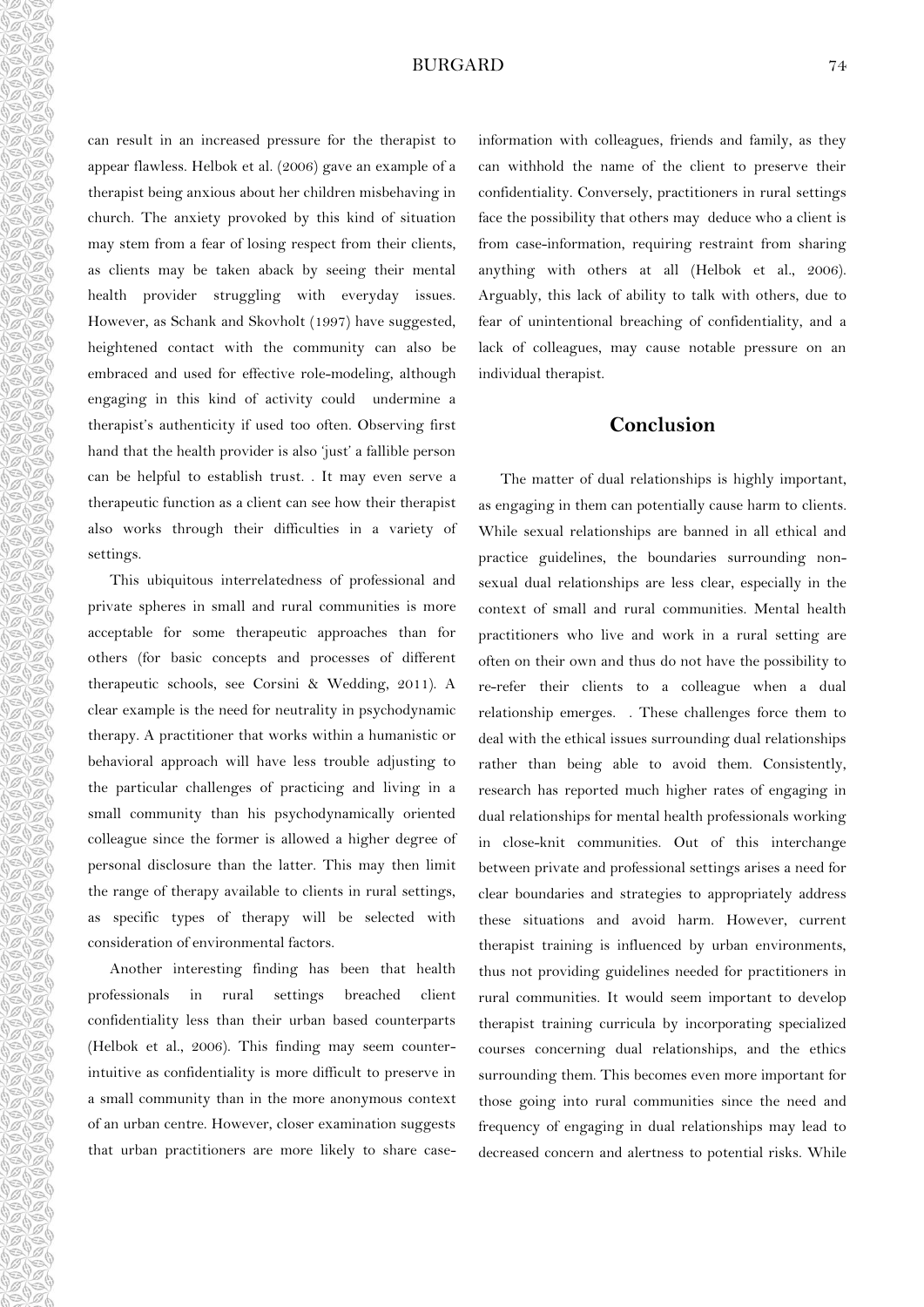there is some evidence in support of developing dual relationships, they should not be taken lightly and need to be closely monitored and analyzed in order to prevent harm to a client. Overall, there is a need to further look at how future professionals are trained to appropriately address complex ethical situations such as dual relationships. The available data provides a strong basis for future research directed towards developing functional tools for mental health professionals. Having a set of tools (e.g., manuals, guidelines, etc.) could pose a valuable support for practitioners in small communities, giving them a clear way to navigate the complex issues surrounding their relationships with clients. The benefits of research in this area also extend to clients, as the potential for harm arising from inappropriately managed dual relationships could be reduced.

## **References**

- American Psychological Association (2010). Ethical Principles of Psychologists and Code of Conduct. Retrieved from http://www.apa.org/ethics/code/principles.pdf.
	-
- British Psychological Society (2009). Code of Ethics and Conduct. Retrieved from http://www.bps.org.uk/sites/default/files/documents /code\_of\_ethics\_and\_conduct.pdf.
- Brownlee, K. (1996). The ethics of non-sexual dual relationships: A dilemma for the rural mental health professional. *Community Mental Health Journal, 32*(5), 497-503.
- Bui, K.-V. T., & Takeuchi, D. T. (1992). Ethnic Minority Adolescents and the Use of Community Mental Health Care Services. *American Journal of Community Psychology*, 20(4), 403-417.
- Canadian Psychological Association (2000). Canadian Code of Ethics for Psychologists. Retrieved from http://www.cpa.ca/cpasite/userfiles/Documents/Can adian%20Code%20of%20Ethics%20for%20Psycho.pdf.
- Corsini, R. J., & Wedding, D. (2011). *Current Psychotherapies*. Belmont: Brooks/Cole.
- Cottone, R. R. (2005). Detrimental therapist-client relationships - beyond thinking of 'dual' or 'multiple' roles: Reflections on the 2001 AAMFT code of ethics. *American Journal of Family Therapy, 33*(1), 1-17.
- Gross, B. (2005a). Double vision: An objective view of dual relationships. *Annals of the American Psychotherapy Association, 8*(3), 36-38
- Gross, B. (2005b). Double the pleasure, double the pain: Dual relationships (part 2 of 2). *Annals of the American Psychotherapy Association, 8*(4), 34-38.
- Halverson, G., & Brownlee, K. (2010). Managing ethical considerations around dual relationships in small rural and remote Canadian communities. *International Social Work, 53*(2), 247-260.
- Helbok, C. M., Marinelli, P., & Walls, R. T. (2006). National Survey of Ethical Practices Across Rural and Urban Communities. *Professional Psychology: Research and Practice, 37*(1), 36-44.
- Kagle, J. D., & Giebelhausen, P. N. (1994). Dual relationships and professional boundaries. *Social Work, 39*(2), 213-220. doi:10.1093/sw/39.2.213
- Kitchener, K. S. (1988). Dual role relationships: What makes them so problematic? *Journal of Counseling & Development, 67*(4), 217-221. doi:10.1002/j.1556- 6676.1988.tb02586.x
- Moleski, S. M., & Kiselica, M. S. (2005). Dual relationships: A continuum ranging from the destructive to the therapeutic. *Journal of Counseling & Development, 83*(1), 3-11. doi:10.1002/j.1556- 6678.2005.tb00574.x
- Schank, J. A., & Skovholt, T. M. (1997). Dual-relationship dilemmas of rural and small-community psychologists. *Professional Psychology: Research and Practice, 28*(1), 44- 49. doi:10.1037/0735-7028.28.1.44.
- Stockman, A. (1990). Dual relationships in rural mental health practice: An ethical dilemma. *Journal of Rural Community Psychology, 11*(2), 31-45.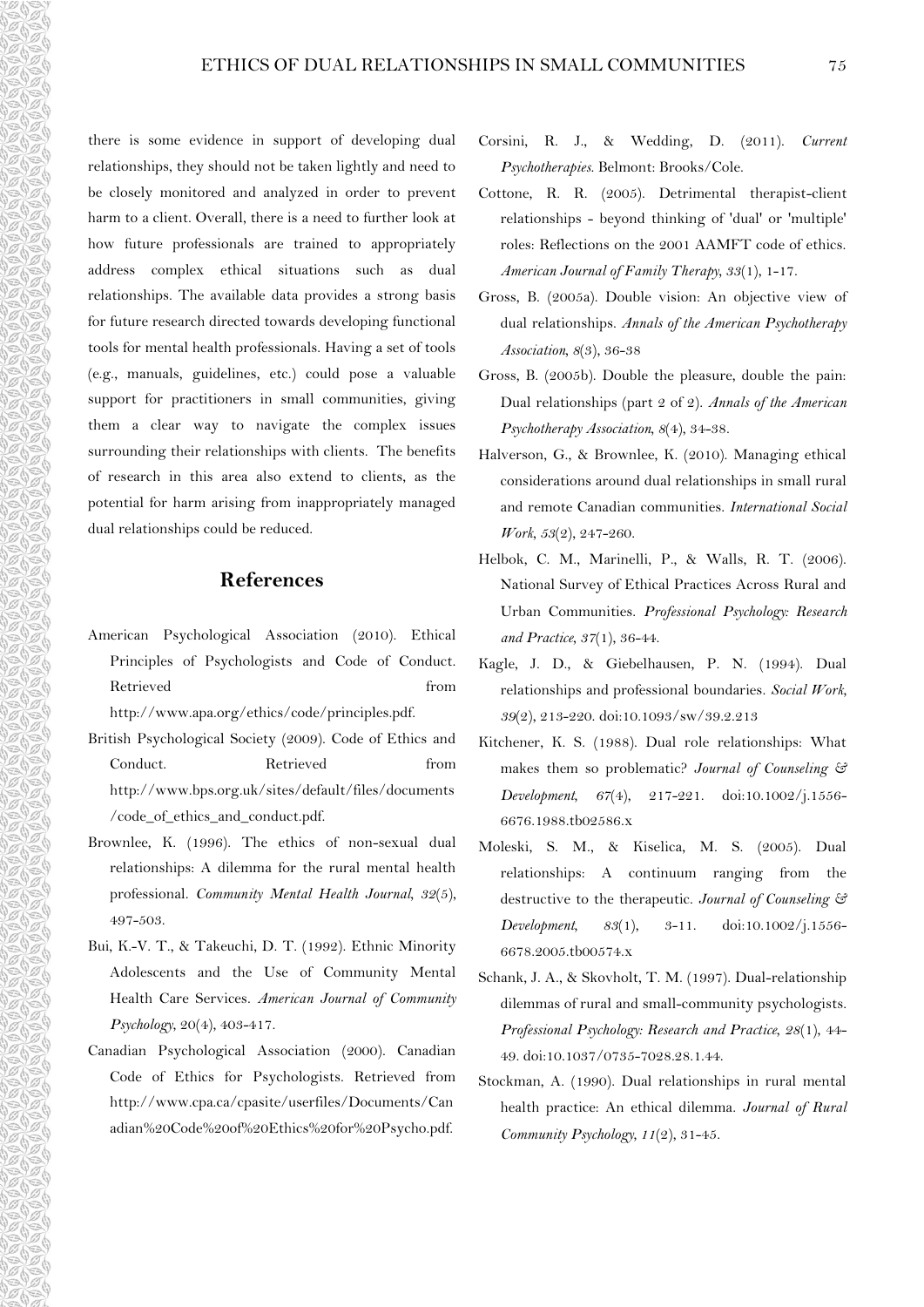*Counseling, 28*(1), 57-69. doi:10.1007/s10447-005- 8499-7